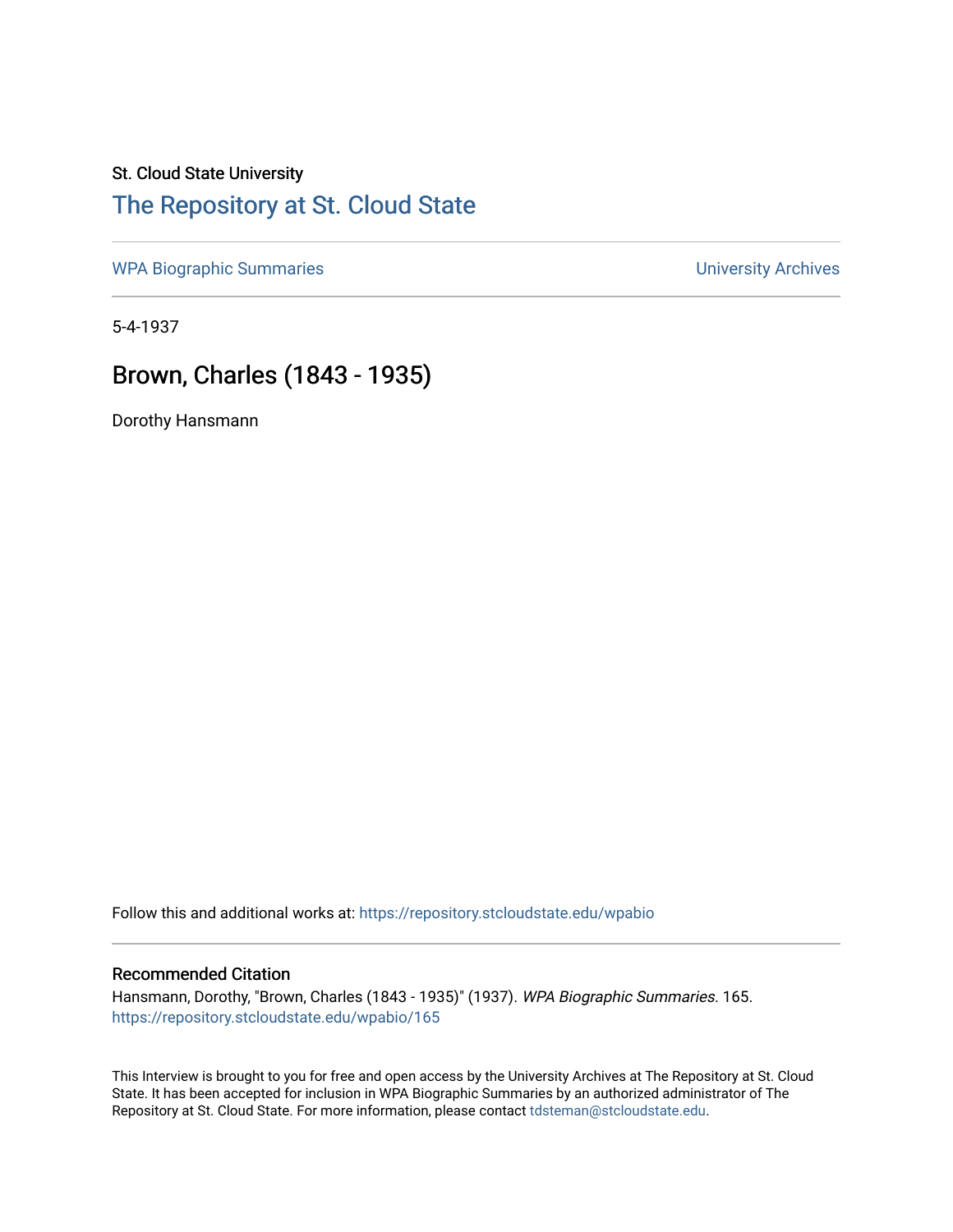BROWN, CHARLES **File No.**  $B-170$ 

لأحبله يعبد ممر

Charles Brown was born at St. Johns Quebec, Canada, on October 12. 1843. When he was six years of age his parents located at St. Paul where he grew to manhood.

On February 27, 1864 Charles Brown enlisted in Company I Ninth Minnesota Voluntary Infantry and served during the balan ce of the war. On June 12, 1864 he was captured at the Battle of Guntown, Mississippi, and imprisoned for nine months. He was discharged from St. Paul, July 12. 1864 after incarceration in four southern prisons.

After the war Charles Brown took a farm, near Sauk Centre, by Military Bounty. He engaged in farming until his marriage in 1875.

On August 28, 1875 Charles Brown was married to Mathilda Mohre who was born at Henderson, Sibley County, Minnesota on December 4, 1857. Immediately after their marriage Charles Brown engaged in the grocery business in St. Paul. In 1885 they disposed of their business at St. Paul and returned to Sauk Centre where he opened a grocery store and remained in that business until 1908 when Charles Brown opened the Railroad Lunch room and for many years the G. N. stopped in Sauk Centre for the noon day lunches. Charles Brown operated the lunch room for twenty-five years. He fetired from active business in 1927.

Five children were born to Charles and Mathilda (Mohre) Brown, namely Charles A., who was born September 8, 1876; Annie L., who was born September 18, 1877, is married to Harry Hamilton; Edward R. . was born October 28, 1879; Edna I. was born May 28, 1882 and married George Butler; Leslie J., was born on March 8, 1885.

Charles A. Brown came to Sauk Centre with his parents when he was about ten years old. He attended grade and high school at Sauk Centre and